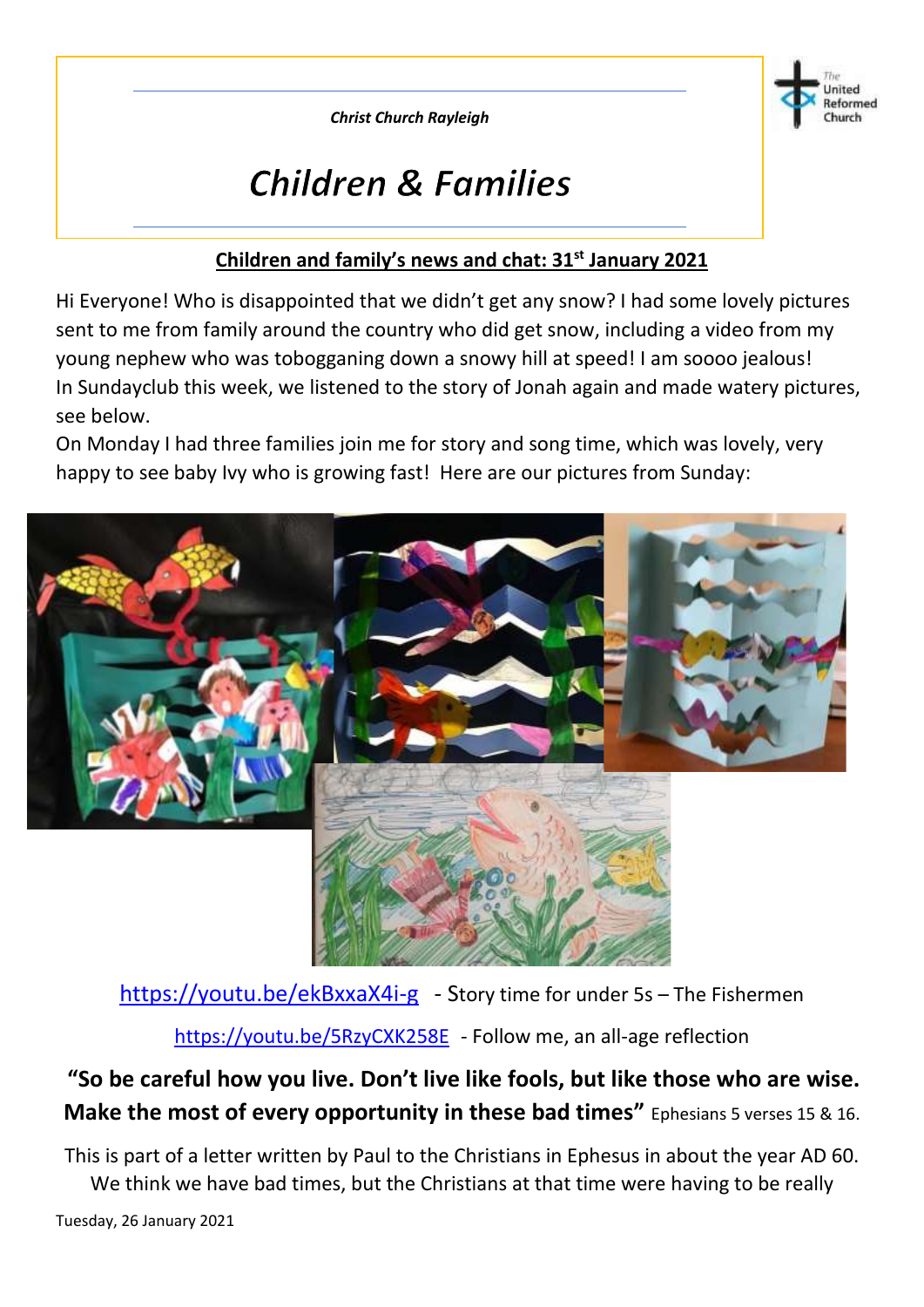careful, as they were being hunted by the Romans and imprisoned or even killed, just for being a Christian! But Paul isn't telling them to hide away, no, a few verses further along he tells them to be filled with the Holy Spirit, and sing songs, make music to the Lord and give thanks for everything. We need to make the most of every opportunity, whether that means joining zoom groups, writing blogs, or phoning people, let's find ways to celebrate all the good things we have.

#### **Activity: Make a list of your favourite music that cheers you up. Have a go at singing some of your favourite, you could make a game of it and have a bit of a karaoke session!**

If you need to get in touch with me my number is: **Tel: 07511950633**

#### **YouTube channe[l: Sandy Brown -](https://www.youtube.com/channel/UCczXJ3IckAMTs3fhXEBjI_g) YouTube**

### **Diary:**

| <b>Sunday</b> 9am                                                                     | Children and family slot uploaded to Facebook, the website and<br>YouTube channel.                                                                                                                                                                                                                                                                                                                                                                                                                                                                                                                                                                                                                                                                    |  |  |  |  |  |  |
|---------------------------------------------------------------------------------------|-------------------------------------------------------------------------------------------------------------------------------------------------------------------------------------------------------------------------------------------------------------------------------------------------------------------------------------------------------------------------------------------------------------------------------------------------------------------------------------------------------------------------------------------------------------------------------------------------------------------------------------------------------------------------------------------------------------------------------------------------------|--|--|--|--|--|--|
| 10am                                                                                  | Naomi's service is live on Facebook or via the Website.<br>Sundayclub zoom, contact Sandy for the link.                                                                                                                                                                                                                                                                                                                                                                                                                                                                                                                                                                                                                                               |  |  |  |  |  |  |
| $11.15$ am -                                                                          |                                                                                                                                                                                                                                                                                                                                                                                                                                                                                                                                                                                                                                                                                                                                                       |  |  |  |  |  |  |
| Mondays $-10$ am                                                                      | The parenting group if enough people can make it! Zoom link<br>available from Sandy.                                                                                                                                                                                                                                                                                                                                                                                                                                                                                                                                                                                                                                                                  |  |  |  |  |  |  |
| 11am                                                                                  | Zoom story and song session for young children. Please contact me<br>for the link! (about 20 minutes)                                                                                                                                                                                                                                                                                                                                                                                                                                                                                                                                                                                                                                                 |  |  |  |  |  |  |
| Wednesday $-$<br>1.45pm                                                               | Singing on zoom, for all ages! Contact me for the link.                                                                                                                                                                                                                                                                                                                                                                                                                                                                                                                                                                                                                                                                                               |  |  |  |  |  |  |
| Saturday 30th<br>and Sunday 31st<br>January, Youth<br>disassembled<br>(ages 14 to 25) | A one-off event for 2021, will be taking place over the weekend of<br>the usual Youth Assembly weekend (30th and the 31st January):<br>On the Saturday evening, 30th January, between 8<br>and 9:30pm there is going to be a "Fun with 'Folk On'" event which<br>will be on Zoom. It will be a great opportunity to socialise, enjoy<br>some amazing music by Folk On and most importantly to have fun!<br>On the Sunday evening, 31st January, between 8 and 8:45 pm, with<br>time afterwards to pray, discuss or chat if you so wish is our Youth<br>(dis) ASSEMBLED worship which will be led by Ali Gray. A chance to<br>reflect, worship and pray for the year ahead within the URC.<br>Visit: https://bit.ly/disASSEMBLED to book a free place. |  |  |  |  |  |  |